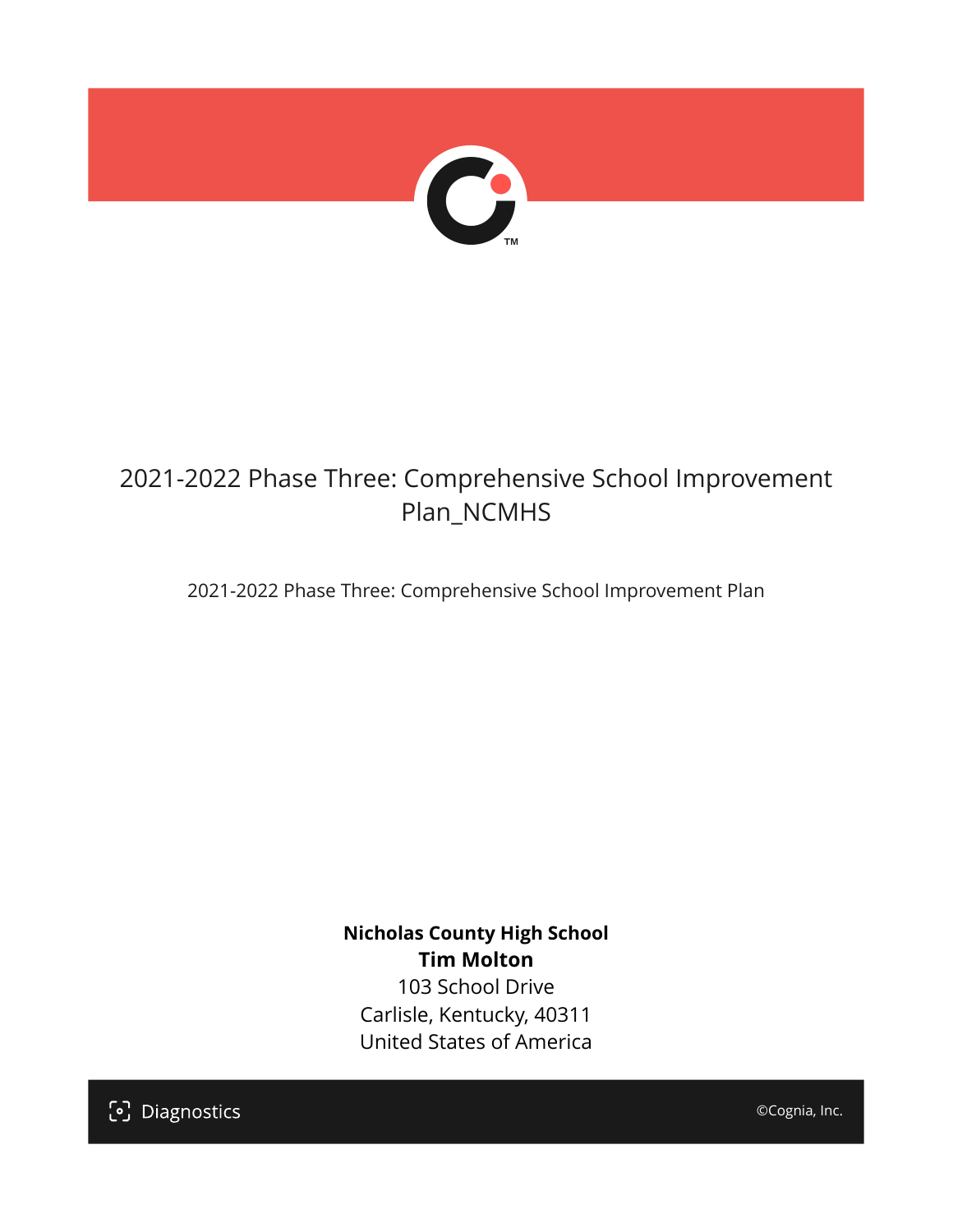### **Table of Contents**

| 2021-22 Phase Three: Comprehensive School Improvement Plan. |  |
|-------------------------------------------------------------|--|
| Attachment Summary                                          |  |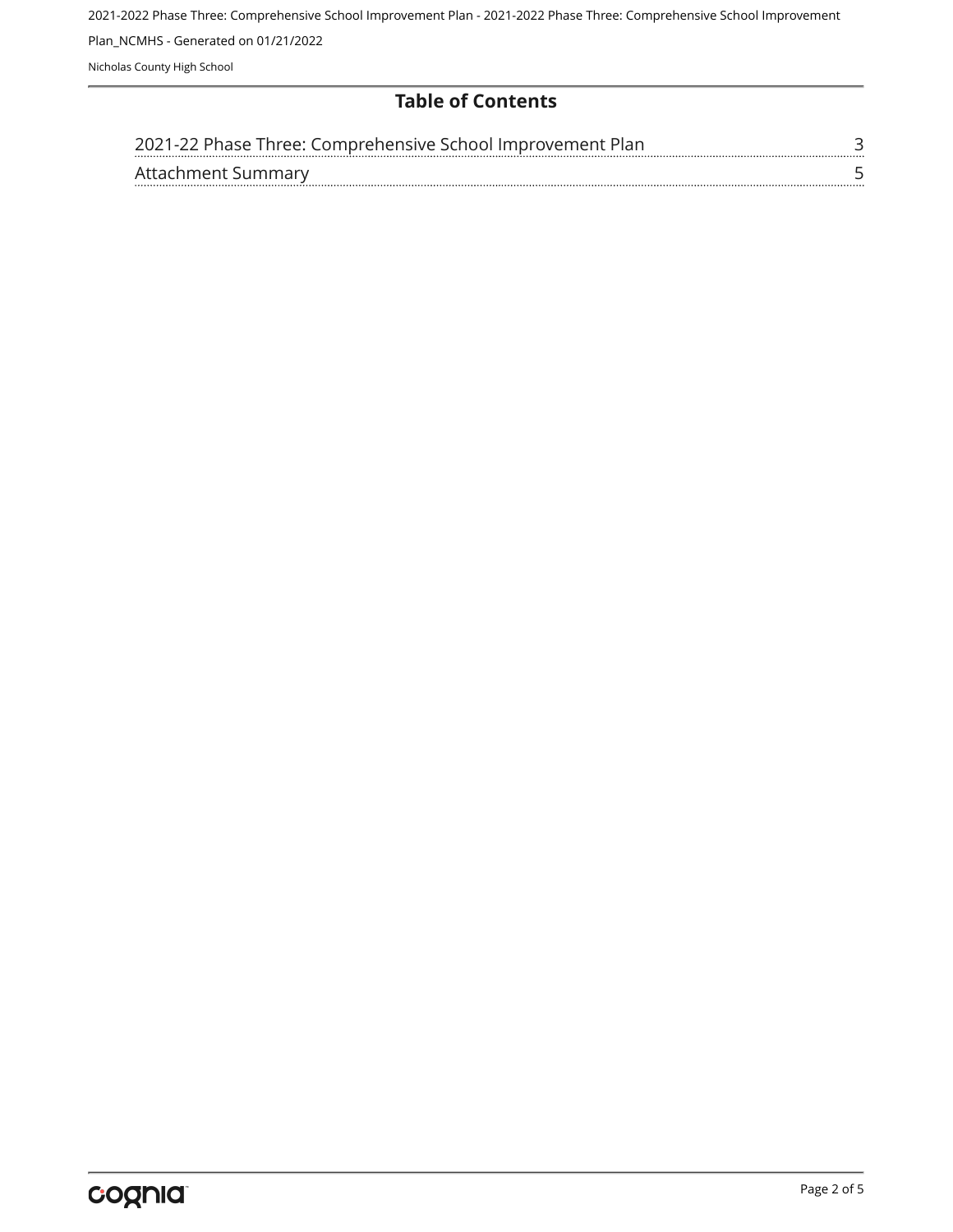## <span id="page-2-0"></span>**2021-22 Phase Three: Comprehensive School Improvement Plan** Rationale

School improvement efforts are a collaborative process involving multiple stakeholders. During the improvement planning process, leaders focus on priority needs, funding, and closing achievement gaps between identified subgroups of students. When implemented with fidelity, the Comprehensive School Improvement Plan (CSIP) cultivates an environment that promotes student growth and achievement.

While the focus of continuous improvement is student performance, the work must be guided by the aspects of teaching and learning that affect performance. An effective improvement process should address the contributing factors creating the learning environment (inputs) and the performance data (outcomes).

For those schools operating a Title I Schoolwide Program, this plan meets the requirements of Section 1114 of the Every Student Succeeds Act as well as state requirements under 703 KAR 5:225. **No separate Schoolwide Program Plan is required.**

Using the Comprehensive School Improvement Plan Template

The template is a complement to the Needs Assessment for Schools. Using your determined priorities, you will set both short- and long-term targets and outline the activities intended to produce the desired changes.

a. Develop your Strategic Goals using the [Comprehensive School Improvement Plan Template](https://education.ky.gov/school/csip/Documents/KDE Comprehensive Improvement Plan for School.docx). b. Upload your completed Comprehensive School Improvement Plan in the attachment area below.

Summarize the plan of action developed through your goal setting process.

Describe which objectives and strategies will be maintained and which will be added or modified to address current needs as outlined in your needs assessment diagnostic, especially those of any identified gap groups.

Math and Reading will continue to be the primary goals/strategies for 2021-2022 Improvement Plan.

Operational Definitions

**Goal:** Long-term three- to five-year targets based on the five (5) required school level goals. Elementary/middle schools must have goals for proficiency, separate academic indicator, achievement gap, growth, and transition readiness. High schools must have goals for proficiency, separate academic indicator, achievement gap, graduation rate, and transition readiness. Longterm targets should be informed by The Needs Assessment for Schools.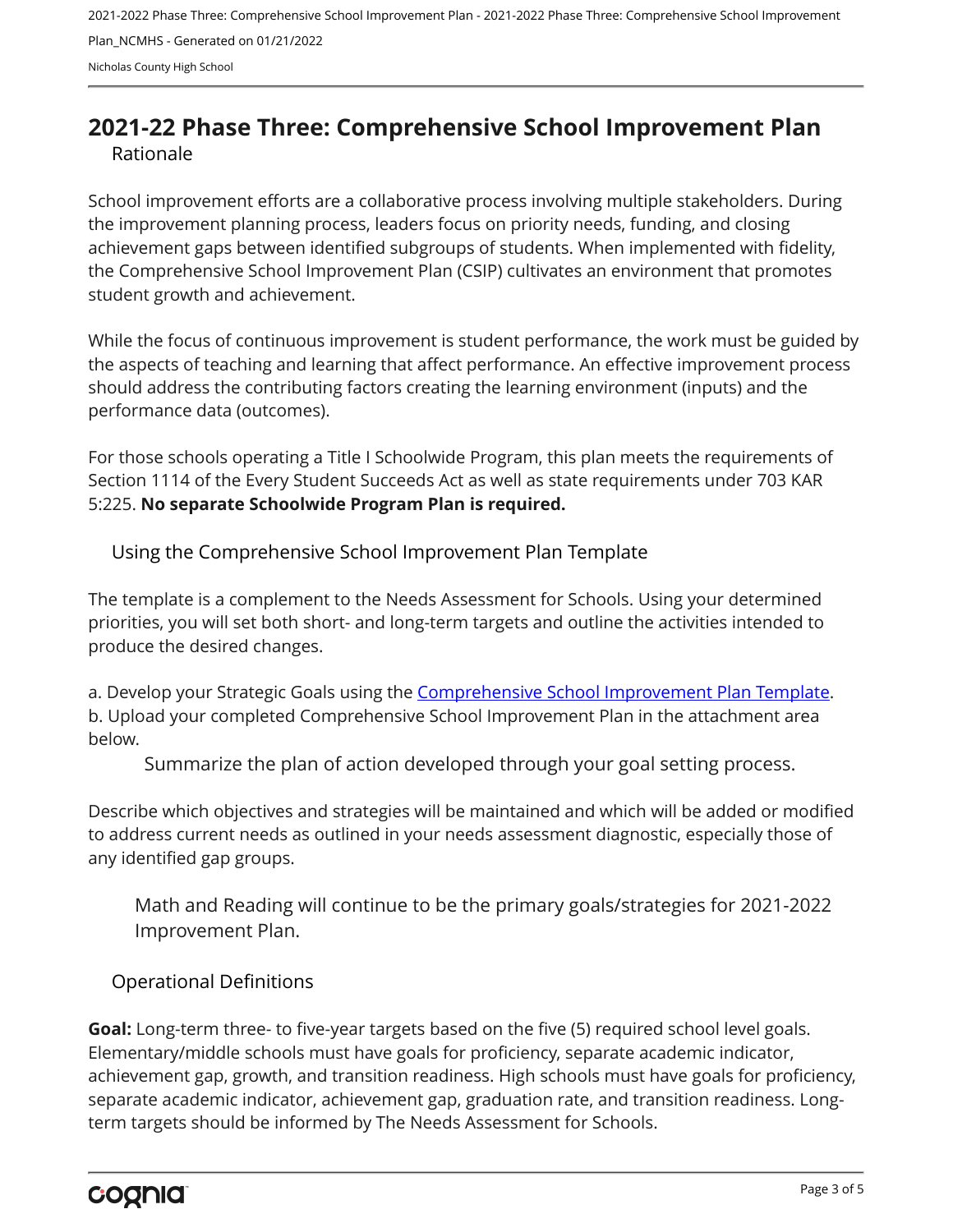**Objective:** Short-term target to be attained by the end of the current academic year. There can be multiple objectives for each goal.

**Strategy:** An approach to systematically address the process, practice, or condition that the school will focus its efforts upon, as identified in the Needs Assessment for Schools, in order to reach its goals or objectives. There can be multiple strategies for each objective. The strategy can be based upon Kentucky's six (6) Key Core Work Processes listed below or another established improvement approach (i.e. *Six Sigma, Shipley, Baldridge, etc.*).

**Key Core Work Processes:** A series of processes identified by the Kentucky Department of Education that involve the majority of an organization's workforce and relate to its core competencies. These are the factors that determine an organization's success and help it prioritize areas for growth.

[KCWP 1: Design and Deploy Standards](https://education.ky.gov/school/csip/Documents/KCWP%201%20Strategic%20Design%20and%20Deploy%20Standards.pdf) [KCWP 2: Design and Deliver Instruction](https://education.ky.gov/school/csip/Documents/KCWP%202%20Strategic%20Design%20and%20Deliver%20Instruction.pdf) [KCWP 3: Design and Deliver Assessment Literacy](https://education.ky.gov/school/csip/Documents/KCWP%203%20Strategic%20Design%20and%20Deliver%20Assessment%20Literacy.pdf) [KCWP 4: Review, Analyze and Apply Data](https://education.ky.gov/school/csip/Documents/KCWP%204%20Strategic%20Review%20Analyze%20and%20Apply%20Data.pdf) [KCWP 5: Design, Align and Deliver Support](https://education.ky.gov/school/csip/Documents/KCWP%205%20Strategic%20Design%20Align%20Deliver%20Support%20Processes.pdf) [KCWP 6: Establishing Learning Culture and Environment](https://education.ky.gov/school/csip/Documents/KCWP%206%20Strategic%20Establish%20Learning%20Culture%20and%20Environment.pdf)

**Activity:** Actionable steps used to deploy the chosen strategy. There can be multiple activities for each strategy.

**Measure of Success:** Criteria that shows the impact of the work. The **measures** may be quantitative or qualitative but are observable in some way.

**Progress Monitoring:** Process used to assess the implementation of the plan, the rate of improvement, and the effectiveness of the plan. Should include timelines and responsible individuals.

**Funding:** Local, state, or federal funds/grants used to support (or needed to support) the improvement initiative. If your school is a recipient of Title I, Part A funds, your CSIP serves as your annual plan and should indicate how Title I funds are utilized to carry out the planned activities.

#### Requirements for Building an Improvement Plan

The required school goals include the following:

• For elementary/middle school, these include proficiency, separate academic indicator, achievement gap, and, growth.

• For high school, these include proficiency, separate academic indicator, achievement gap, graduation rate, and transition readiness.